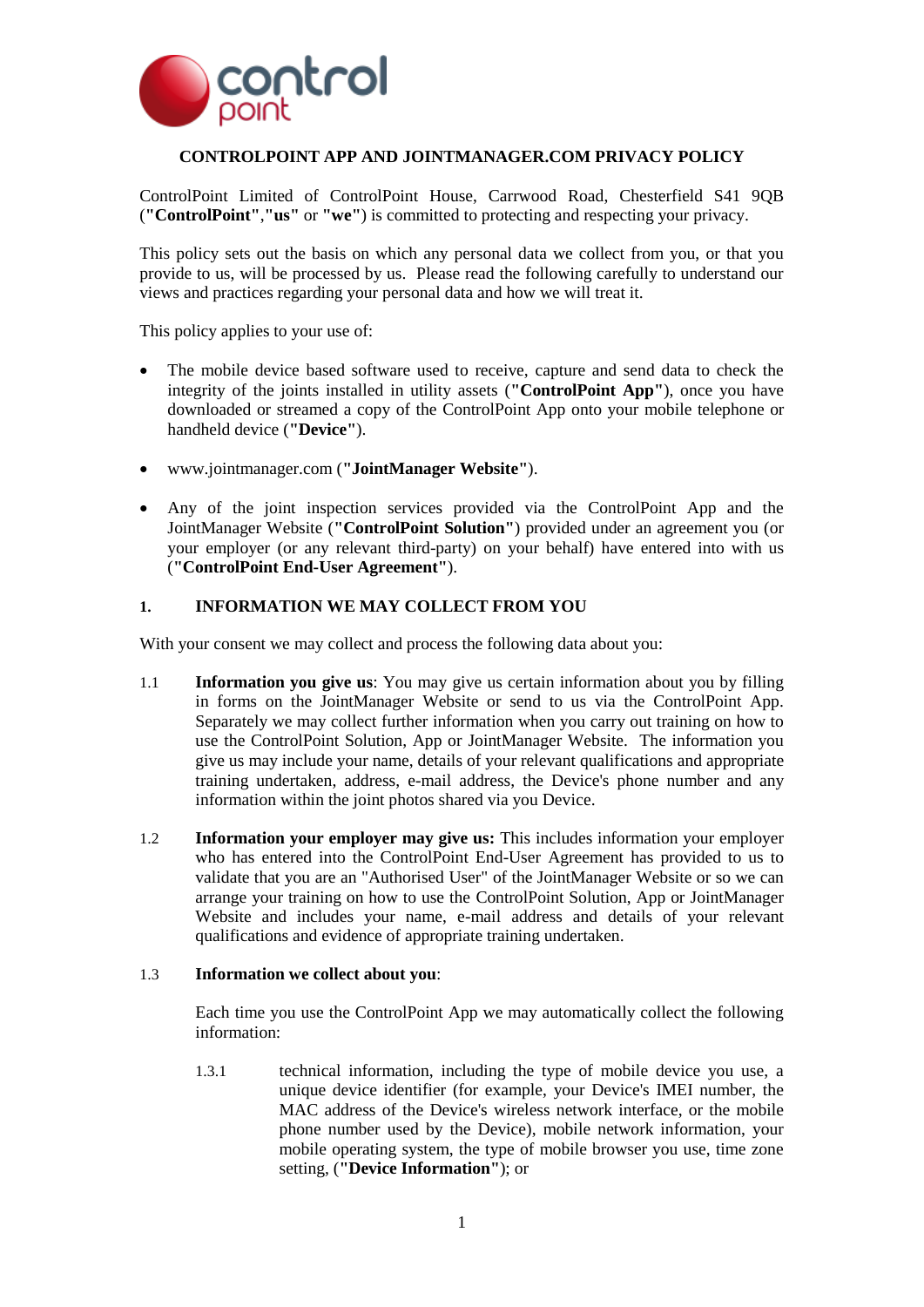

1.3.2 we may also use GPS technology (or information from nearby Wi-Fi access points (like MAC address and signal strength) and cell towers where GPS isn't available) to determine your Device's current location when operating the ControlPoint App. You can withdraw your consent at any time by changing the permission setting on your Device. However, to able us to be able to provide the ControlPoint Solution in the best manner possible it is necessary for appropriate location data to be transmitted to us with each joint record (either via you filling in the necessary data capture fields within the ControlPoint App or directly from the Device). If you prevent your Device from transmitting appropriate location information or fail to otherwise provide us with appropriate location data we cannot guarantee our ability to be able to provide the ControlPoint Solution.

Each time you use the JointManager Website we may automatically collect the following information:

- 1.3.3 technical information, including the Internet protocol (IP) address used to connect your computer to the Internet, your login information, browser type and version, time zone setting, browser plug-in types and versions, operating system and platform; and
- 1.3.4 information about your visit, including the full Uniform Resource Locators (URL) clickstream to, through and from our site (including date and time), page response times, download errors, length of visits to certain pages, page interaction information (such as scrolling, clicks, and mouse-overs), and methods used to browse away from the page and any phone number used to call our customer service number.

## **2. USES MADE OF THE INFORMATION**

- 2.1 We use information held about you to ensure that you are an authorised user pursuant to a ControlPoint End-User Agreement and to deliver the ControlPoint Solution.
- 2.2 We may also use the information collected about you for the purposes of:
	- 2.2.1 contacting you about training and further "top-up" training in respect of the ControlPoint Solution;
	- 2.2.2 identifying potential customers;
	- 2.2.3 dealing with your requests and enquiries;
	- 2.2.4 carrying out customer and marketing research; and
	- 2.2.5 providing you with information about products and services offered by ControlPoint Ltd.

#### **3. DISCLOSURE OF YOUR INFORMATION**

3.1 We may disclose some or all of the data we collect from you when you download the ControlPoint App or when you use the JointManager Website to third parties (including other companies within our group) and authorised members of companies with whom we are contracted or who assist us to deliver the ControlPoint Solution –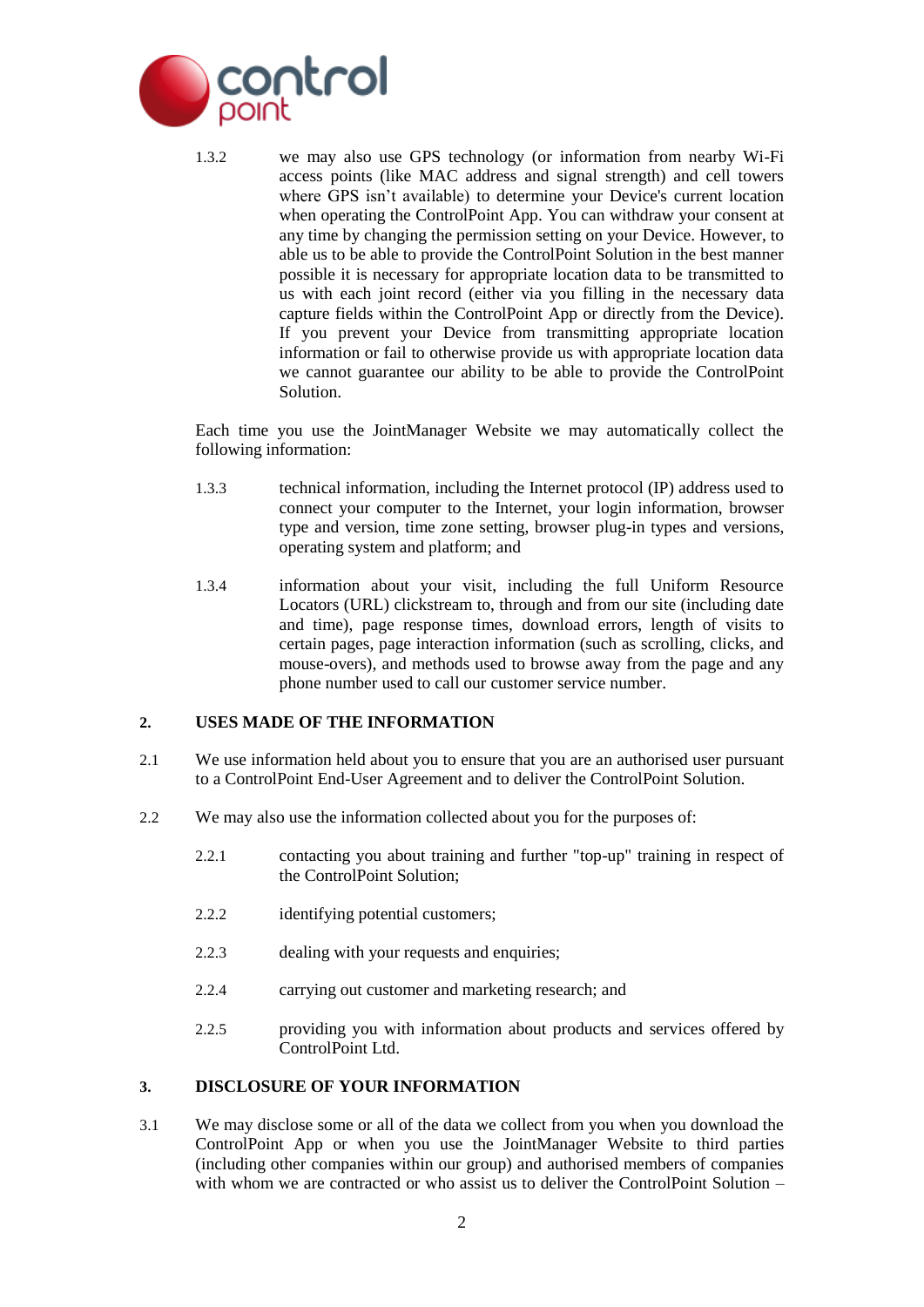

this may include details of joint welds you have undertaken including time, date and location.

- 3.2 We may also in limited circumstances disclose your personal information to third parties:
	- 3.2.1 in the event that we sell or buy any business or assets, in which case we may disclose your personal data to the prospective seller or buyer of such business or assets;
	- 3.2.2 if we are under a duty to disclose or share your personal data in order to comply with any legal or regulatory obligation or request; or
	- 3.2.3 in order to:
		- 3.2.3.1 enforce or apply the ControlPoint End-User Agreement, the JointManager Website and ControlPoint App Terms of Use; or
		- 3.2.3.2 protect the rights, property or safety of ControlPoint our customers, or others.

### **4. YOUR PERSONAL DATA SECURITY**

- 4.1 The JointManager Website and ControlPoint App are controlled and operated by ControlPoint from the United Kingdom. We do not currently send any data outside the European Union.
- 4.2 We use industry-standard encryption services when transferring and receiving data and information you provide to us is stored on our secure servers. Unfortunately, the transmission of information via the internet is not completely secure. Although We will do our best to protect your personal data, We cannot guarantee the security of your data transmitted to the JointManager Website; any transmission is at your own risk.
- 4.3 Measures we use to maintain the security of your data include:
	- 4.3.1 making regular backups of files;
	- 4.3.2 protecting file servers and workstations with virus scanning software;
	- 4.3.3 using a system of passwords so that access to data is restricted;
	- 4.3.4 allowing only authorised staff into certain computer areas;
	- 4.3.5 using data encryption techniques to code data when in transit;
	- 4.3.6 ensuring that staff are only given sufficient rights to any systems to enable them to perform their job function